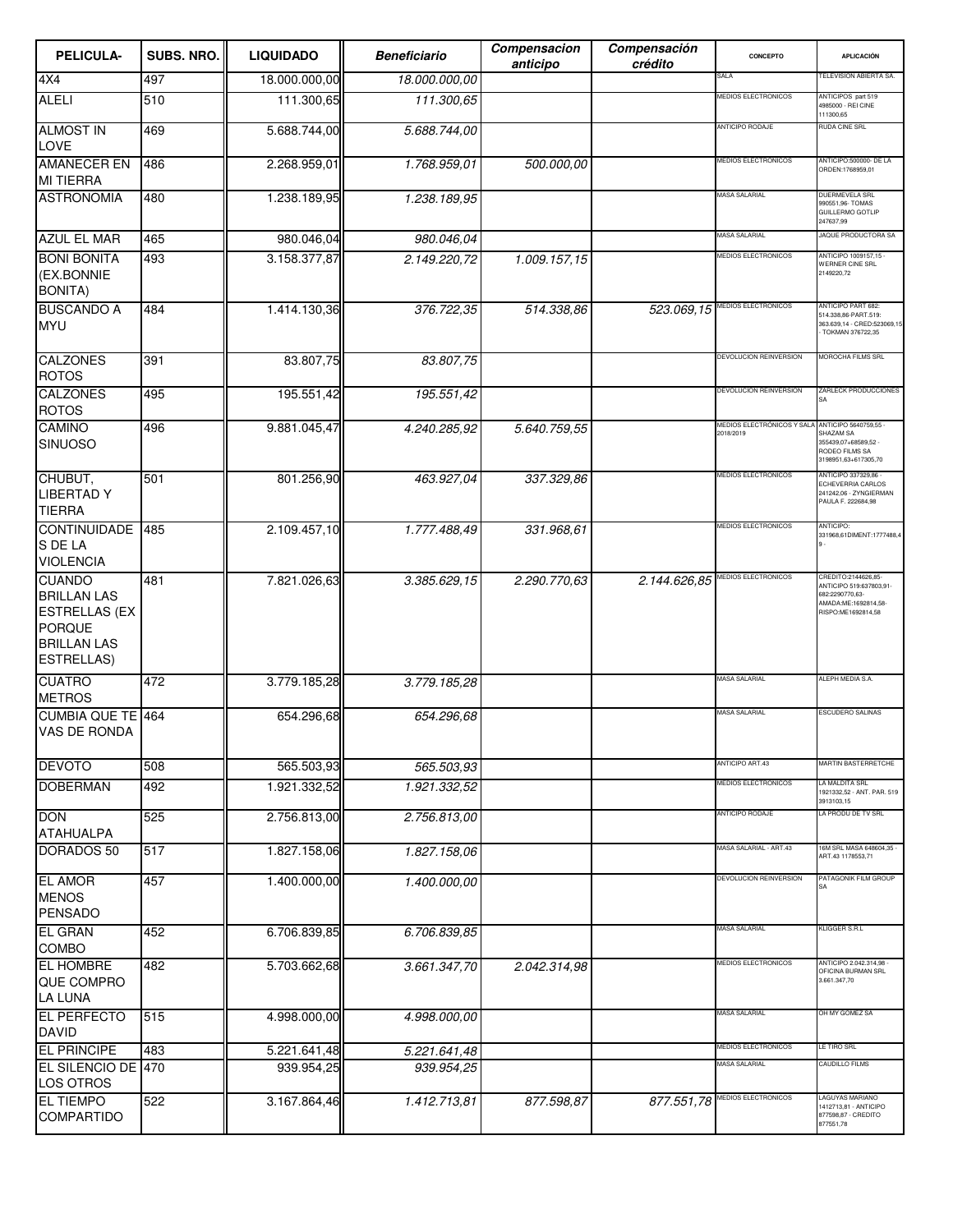| <b>PELICULA-</b>                                                                  | SUBS. NRO. | <b>LIQUIDADO</b>          | <b>Beneficiario</b>       | Compensacion<br>anticipo | Compensación<br>crédito | CONCEPTO                                      | <b>APLICACIÓN</b>                                                                                  |
|-----------------------------------------------------------------------------------|------------|---------------------------|---------------------------|--------------------------|-------------------------|-----------------------------------------------|----------------------------------------------------------------------------------------------------|
| <b>EMILIA</b>                                                                     | 516        | 1.559.111,80              | 1.559.111,80              |                          |                         | MASA SALARIAL                                 | <b>TAREA FINA SRL</b>                                                                              |
| EN EL BOSQUE                                                                      | 523        | 3.367.263,12              | 3.367.263,12              |                          |                         | MASA SALARIAL                                 | <b>BANDA SRL</b>                                                                                   |
| <b>ETERNO</b><br><b>PARAISO</b>                                                   | 489        | 249.987,24                | 249.987,24                |                          |                         | DEVOLUCION REINVERSION                        | <b>STELA MARIS</b><br>FERNANDEZ 199989,79 -<br>FUARA 49997,45                                      |
| INSTRUCCIONE 462<br>S PARA FLOTAR<br>UN MUERTO                                    |            | 3.147.719,50              | 0.00                      | 1.014.963,34             | 2.132.756,16            | MEDIOS ELECTRONICOS -<br>PARCIAL COMPENSACION | COMPENSACION<br>ANTICIPO:1.014.963,34<br>CRED:2.132.756,16                                         |
| <b>JOAN</b>                                                                       | 504        | 4.237.555,77              | 4.237.555,77              |                          |                         | MASA SALARIAL                                 | <b>WERNER CINE SRL</b>                                                                             |
| KONSTRUCTION 460<br><b>ARGENTINA</b><br>(WERKBUND DE<br>ULTRAMAR)                 |            | 170.000,87                | 170.000,87                |                          |                         | DEVOLUCION REINVERSION                        | WERNER CINE SRL                                                                                    |
| <b>LA AFINADORA</b><br><b>DE ARBOLES</b>                                          | 502        | 9.219.506,89              | 3.766.691,11              | 1.086.000,00             | 4.366.815,78            | MEDIOS ELECTRONICOS                           | TAREA FINA SRL                                                                                     |
| <b>LA CASA DE</b><br><b>WANNSEE</b><br>(EX.EL BAR<br><b>MITZVA DE</b><br>NICOLAS) | 459        | 2.181.804,67              | 1.563.347,68              |                          | 618.456,99              | MEDIOS ELECTRONICOS                           | CREDITO 618456,99 - MC<br>RODUCCIONES<br>1563347,68                                                |
| <b>LA CONQUISTA</b><br><b>DE LAS RUINAS</b>                                       | 451        | 798.670,95                | 798.670,95                |                          |                         | MASA SALARIAL                                 | FACUNDO NAHUEL HUGO<br>ESCUDERO SALINAS                                                            |
| <b>LA CRECIDA</b>                                                                 | 519        | 1.669.821,35              | 1.669.821,35              |                          |                         | MASA SALARIAL                                 | RITA CINE SRL                                                                                      |
| <b>LA FIESTA</b><br><b>SILENCIOSA</b>                                             | 505        | 2.702.638,48              | 2.702.638,48              |                          |                         | ANTICIPO ART.43                               | ARAMOS CINE SRL<br>1351319,24 - MARTIN<br>FEDERICO ALIAGA ORTIZ<br>1351319,24                      |
| <b>LA INTEMPERIE</b>                                                              | 466        | 1.743.901,76              | 1.743.901,76              |                          |                         | MASA SALARIAL                                 | <b>WANKACINE SRL</b>                                                                               |
| LA SEMANA DEL 507<br><b>LIMON</b><br><b>AMARILLO</b>                              |            | 714.000,00                | 714.000,00                |                          |                         | ANTICIPO EXTRAORDINARIO<br><b>CUOTA3</b>      | <b>GABRIELA CUETO</b>                                                                              |
| <b>LA ULTIMA</b><br><b>BUSQUEDA</b>                                               | 463        | 1.356.053,65              | 571.075,94                | 95.913.60                | 689.064,11              | MEDIOS ELECTRONICOS                           | ANTICIPO 95913,60-<br>CREDITO 689064,11-<br>SANCHEZ 571075,94                                      |
| <b>LA VISITA</b><br>(EX.LOS<br><b>VISITANTES)</b>                                 | 488        | 1.928.737,79              | 1.610.649,67              | 318.088,12               |                         | <b>MEDIOS ELECTRONICOS</b>                    | ANTICIPO 318088,12 (ANT.<br><b>PART 519</b><br>198963,79+807990,85) -<br>COLAS 1610649,67          |
| LA VUELTA DEL 478<br><b>MALON</b>                                                 |            | 1.487.011,36              | 1.487.011,36              |                          |                         | MASA SALARIAL                                 | AJIMOLIDO FILMS S.R.L.                                                                             |
| LAS MIL Y UNA                                                                     | 467        | 4.026.411,18              | 4.026.411.18              |                          |                         | <b>MASA SALARIAL</b>                          | <b>VARSOVIA FILMS SRL</b>                                                                          |
| LAS SIAMESAS                                                                      | 513        | 6.657.000,00              | 6.657.000,00              |                          |                         | IN I IUIPU HUDAJE                             | AREA FINA SR                                                                                       |
| LAVA                                                                              | 471        | 1.328.195,73              | 1.328.195,73              |                          |                         | <b>MASA SALARIAL</b><br>MEDIOS ELECTRONICOS   | <b>CRUDO FILMS</b><br>ARCO LIBRE SRL                                                               |
| LEAL<br><b>LEONIDAS (EX</b><br><b>LEONIDAS Y EL</b><br>CERCO DE<br>LENINGRADO)    | 512<br>524 | 5.469.704,26<br>90.352,03 | 5.469.704,26<br>90.352,03 |                          |                         | DEVOLUCION REINVERSION<br>ANTICIPO ART.43     | MOTONETA CINE SRL<br><b>ESCUDERO SALINAS</b>                                                       |
| LINEA 137                                                                         | 506        | 1.700.448,26              | 1.700.448,26              |                          |                         | MASA SALARIAL                                 | MARIA VICTORIA MIRANDA                                                                             |
| <b>LO HABRAS</b><br><b>IMAGINADO</b>                                              | 518        | 871.681,09                | 871.681.09                |                          |                         |                                               | <b>MARTÍN PAOLOROSSI</b>                                                                           |
| LOS CHICOS DE 487<br><b>LAS MOTITOS</b>                                           |            | 2.030.650,78              | 2.030.650,78              |                          |                         | MASA SALARIAL                                 |                                                                                                    |
| <b>LOS VAGOS</b>                                                                  | 476        | 275.207,74                | 275.207,74                |                          |                         | CUMPLIMIENTO PARCIAL DE<br>DEVENGADOS         | A UNION DE LOS RIOS                                                                                |
| <b>MARGEN DE</b><br><b>ERROR</b>                                                  | 500        | 11.375.378,99             | 4.347.707,76              | 3.908.000,00             | 3.119.671,23            | MEDIOS ELECTRONICOS - SALA                    | ANNTICIPO 3908000-<br>CREDITO 3119671,23 -<br>MANDRAGORA<br><b>BPRODUCCIONES SRL</b><br>4347707,76 |
| OTRA HISTORIA 498<br><b>DEL MUNDO</b>                                             |            | 156.131,74                | 156.131,74                |                          |                         | DEVOLUCION REINVERSION                        | LAGARTO JUANCHO &<br><b>ASOCIADOS</b><br>PRODUCCIONES SRL                                          |
| <b>PERON Y LOS</b><br><b>JUDIOS</b>                                               | 468        | 422.008,40                | 422.008,40                |                          |                         | MASA SALARIAL                                 | ALDO JAVIER DIAZ                                                                                   |
| <b>PLAZA PARIS</b>                                                                | 520        | 2.484.541,54              | 899.541,54                | 1.585.000,00             |                         | MEDIOS ELECTRONICOS                           | ANTICIPOS - CEPA<br><b>AUDIOVISUAL</b><br>775314,46+124227,08                                      |